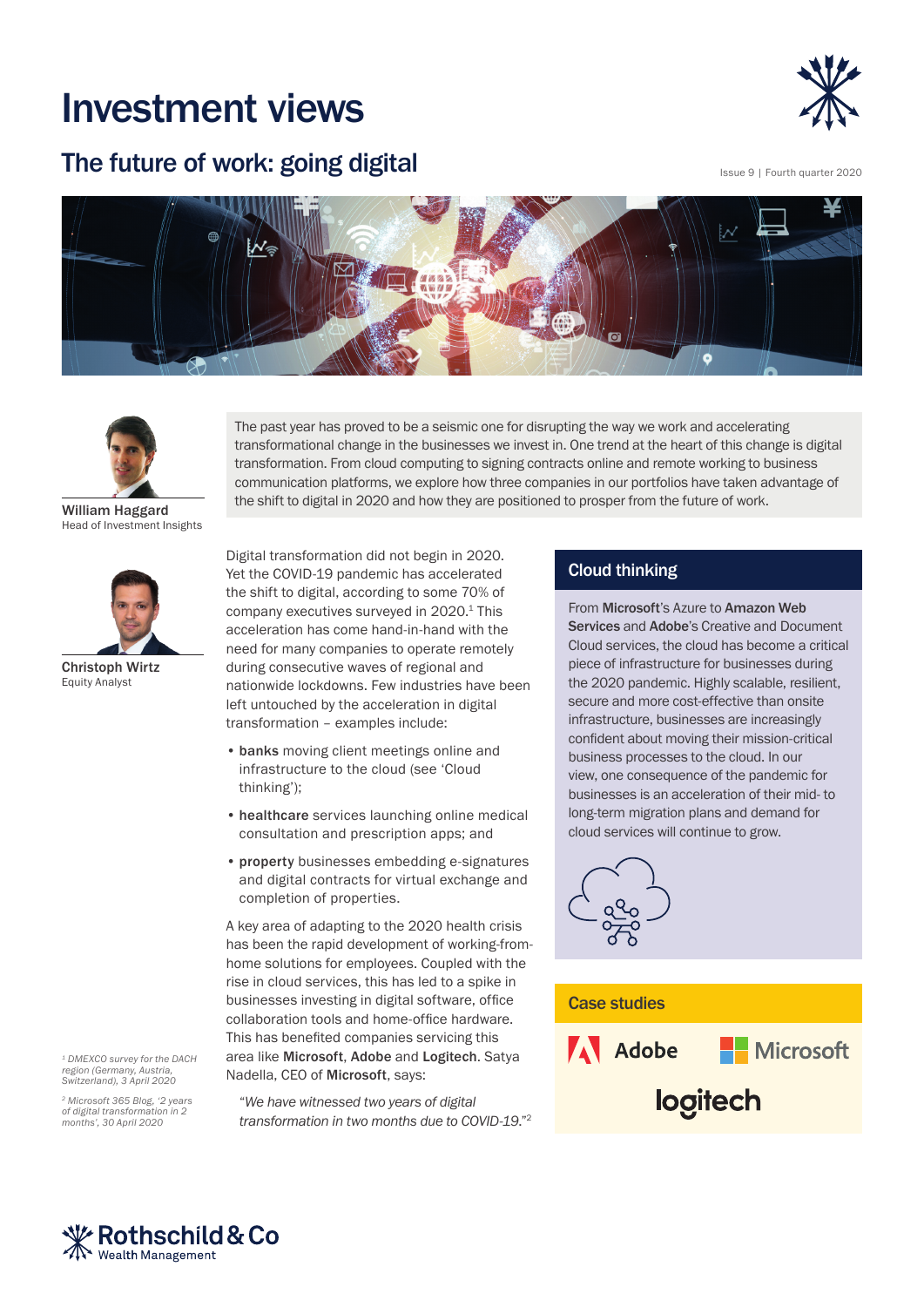Looking ahead to 2021 and beyond, will digital transformation provide long-term growth opportunities for these companies, or will it lead to a one-off bumper year in financial results? Our research and industry surveys suggest that the future of work will not revert to its 2019 'normality'. Data taken at Europe's largest trade fair for digital industries – held entirely virtually in 2020 with 20,000 participants – illustrates this point (Figure 1).

Such data is corroborated by the world's largest commercial real estate services and investment firm, the CBRE, which suggests that over 70% of organizations anticipate more employee choice over when and where they work.<sup>3</sup>

With this in mind, we believe that a hybrid model of remote and onsite work environments will become the norm for a number of key sectors, although this will depend on the type of activity (Figure 2).<sup>4</sup>

This new normal will be made possible by the investments in digital transformation companies have committed to during the 2020 pandemic. As noted by an investor relations officer at Adobe:

"*Once companies go digital they don't go back… 2020 was not so much a change in direction so much as a leap forward by a couple of years for existing digital trends*."

For Adobe this means creative and document cloud services as well as customer experience management tools are likely to enjoy long-term growth visibility. In hybrid work environments, customers and businesses need to exchange, sign and share documents digitally while governments and legal entities are migrating to electronic signatures software, banishing printers, ink and scanners. With this shift to paperless transactions, Adobe's document cloud tools and services will remain in prime position to capture as well retain business customers through its subscription business model – a concept we explore in more detail in this *[Instant Insights](https://www.rothschildandco.com/en/newsroom/insights/2020/06/instant-insights-subscribe-and-stay/)*.

With the future of work looking increasingly hybrid for many in professional services, companies have also invested heavily in communication platforms, with Microsoft benefiting from a surge in demand for its Office 365 software and collaboration platform, Microsoft Teams. To illustrate how 2020 accelerated this transition, the UK's National Health Service, which employs more than 1.2 million people, moved its staff on to Microsoft Teams in a matter of weeks at the start of the pandemic. Going forward, Microsoft notes:

*<sup>3</sup> CBRE, 'The Future of the Office', September 2020*

*4 McKinsey Global Institute, 'What's next for remote work', November 2020*

#### Figure 1: How we work is unlikely to go back to 'normal'

Respondents were asked questions about the future of business and the digital industry after the pandemic (%)





Potential share of time spent working remotely by sector in the US (%)



*Source: McKinsey Global Institute, 'What's next for remote work', November 2020*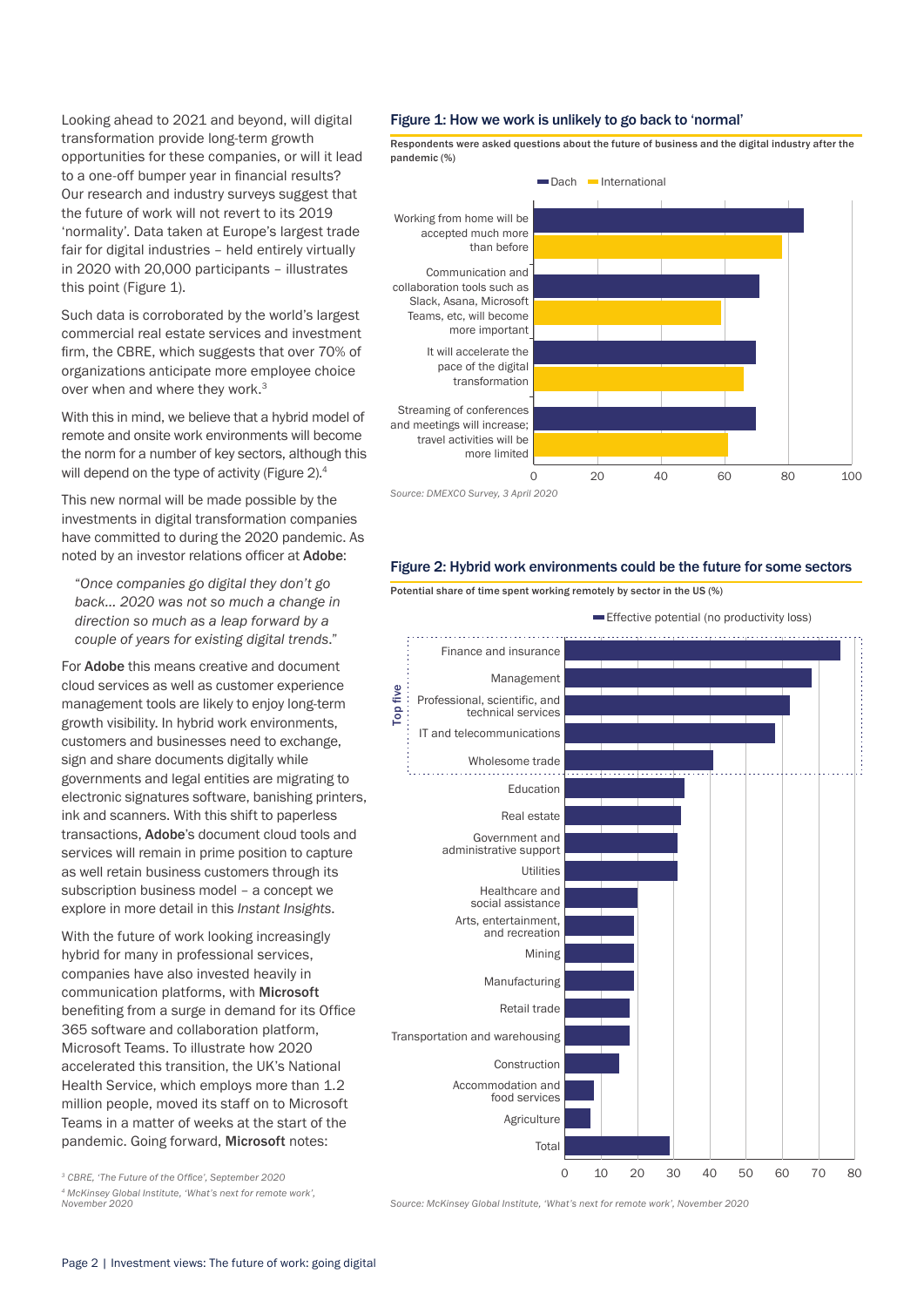"*Although there may be fewer spikes in demand for these platforms in a post-COVID world, customers and workers will need to remain connected in a hybrid world of on-site and remote working*."

Meanwhile, most employees working from home require Windows software for their laptops. This will drive a trend towards two Windows devices per worker, fuelling demand.

Far from becoming redundant when we go back to the office, the demand for digital integration will drive sales in virtual collaboration platforms and Windows software going forward.

Where does that leave the world of physical hardware? While the age of office desktops is waning, hardware provider Logitech has cornered a market in the sale of computer peripherals such as mice, keyboards as well as PC webcams. Similar to sales of Windows software, sales in these products have boomed with the shift to remote working. Replicating onsite office equipment at home for the 2020 pandemic was a clear factor in tripling Logitech's PC webcam sales during this period.

Yet while this surge in demand may have peaked, a hybrid workspace, requiring strong digital platforms for the interconnection of onsite and at-home employees, will rely heavily on the sophisticated hardware that companies like Logitech provide (see 'From Lausanne to California'). We expect company and personal spend to remain high in this area in a post-COVID world.

Across the companies we have looked at, it is clear that 2020 has seen a paradigm shift in businesses going digital. The winners of this trend, however, do not depend on lockdowns to thrive. Instead companies like Adobe, Microsoft and Logitech have been selling into the need for digital transformation over a number of years. From our interviews with these companies it's clear they will continue to prosper long after we return to the office.

# From Lausanne to California

A Swiss–American company founded in Canton Vaud in 1981, we believe Logitech is well placed to grow beyond the current COVID-19 crisis and will benefit from:

- a permanent increase in company spend on the hardware needed to enable video collaboration and communication;
- a growth in online gaming and eSports requiring state-of-the-art input and interface devices; and
- as more people work from home, at-home PC setups become outfitted for greater connectivity and productivity standards.



### Find out more

If you are interested to learn more about our research and investment process, or wish to find out more about the impact digital transformation is having on the companies we invest in, a client adviser will be ready to answer your questions.